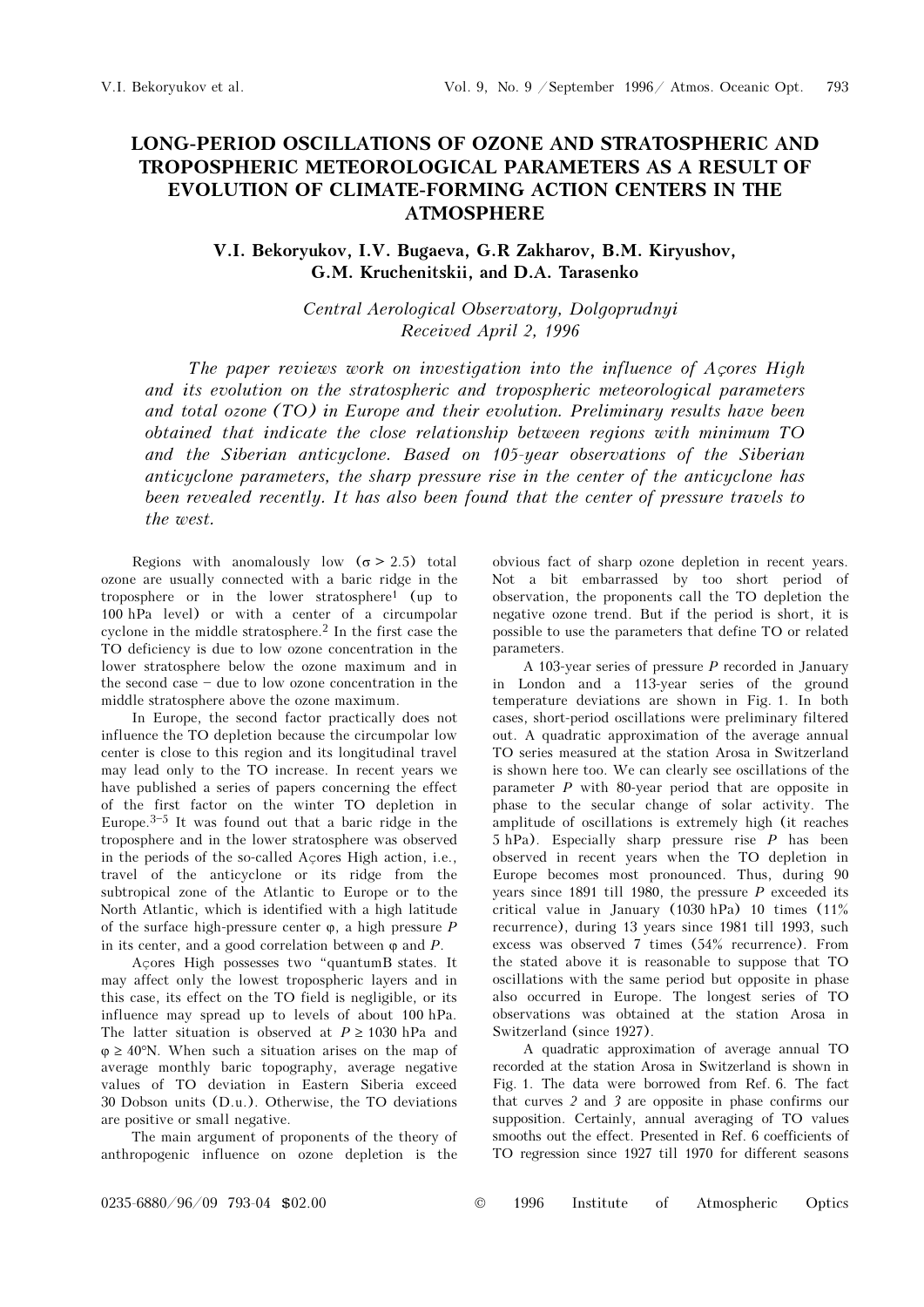confirm this conclusion. For the examined period, the coefficient of regression of the average annual TO values is equal to +0.06, and for average winter TO values this coefficient equals  $+0.17$ . Curve  $1$  shows the ground temperature deviations recorded in London over a period of many years. Its behavior is similar to curve 2 (with the exception for the 50 s). It is not surprising, because during Açores High action southern flows and descending motions are observed all over Europe (see below). So the two most important meteorological problems for Europe,

i.e., ozone depletion and increased recurrence of warm winters in recent years connected with the increase of concentration of freons and carbonic acid gas in the atmosphere, should be considered as a single problem, especially so because the relationship of pressure, temperature, and TO was established already in the 30s (see Ref. 7). If the secular cycle of Açores High action really exists, now we will be close to its maximum and will expect the TO increase and the decreased recurrence of warm winters in Europe.



FIG. 1. Long-period oscillations of deviations from the norm of the ground temperature in London in January averaged over period of many years (curve 1), pressure in the center of the Açores High P (2), and quadratic approximation of average annual values of TO at the station Arosa (3).

Coefficients of regression were calculated for the parameters of Acores High  $P$  and  $\varphi$  as well as for the ground temperature in London since 1891 till 1993 (for 103-year period) and since 1979 till 1993 (for the last 15 years). It turned out that during the 103-year period all these parameters were insignificant, but in the last fifteen years they have increased  $10-100$  times and according to the Fisher criterion, become significant for a confidence level of 80% and more. With TO trends, the situation is similar. The results clearly illustrate the obvious fact that a conclusion about anthropogenic origin of the ozone trend drawn on the basis of observed large TO trend in recent years is controversial because the period of observations was too short. Nevertheless, this conclusion has received much recognition of Russian and foreign scientists. The large positive trends of  $P$ ,  $\varphi$ , and ground temperature in London and the negative trend of TO in Europe observed recently probably should be considered as ascending and descending branches of a secular periodic function. Oscillations of Açores High parameters with 11 and 2 year periods were also recorded, but their amplitudes were small as compared with oscillations in the secular cycle.

Calculations with the use of the hydrodynamic equations revealed that vertical currents in the region of Açores High action were descending in the troposphere (with a velocity of  $1-2$  cm/s) and ascending in the middle stratosphere (with a velocity of  $2-3$  cm/s). This fact is of great importance for understanding of the relationships between atmospheric

layers. In the middle stratosphere the ascending currents cause not only the TO depletion in accordance with the Normand-Dobson law (one-third of the TO deficiency is due to these currents and two-thirds are due to the southern flows), but the temperature drop as well. On the synoptic maps the regions with low temperature (the temperature deviations may reach 10°) were recorded on 50, 30, and 10 hPa levels, i.e., above the region of baric perturbation that reach 100 hPa level. Probably the increased recurrence of Açores High action in the last few years is one of the reasons for the negative temperature trend in the middle stratosphere observed recently.3,8 The existing system of vertical currents has helped to elucidate the well-known TO correlation relationships with meteorological parameters, namely, its negative correlation with the pressure and temperature in the troposphere and positive correlation with these parameters in the middle stratosphere.

So in the region of Açores High action along with TO depletion the descending currents and temperature rise (including the ground temperature rise) are observed in the troposphere. Ascending currents and temperature drop are observed in the middle stratosphere.

To gain a better understanding of the mechanism amplification of such large-scale non-zonal perturbations of the Açores High type and their penetration into the middle atmosphere, we used the method of numerical simulation and the model of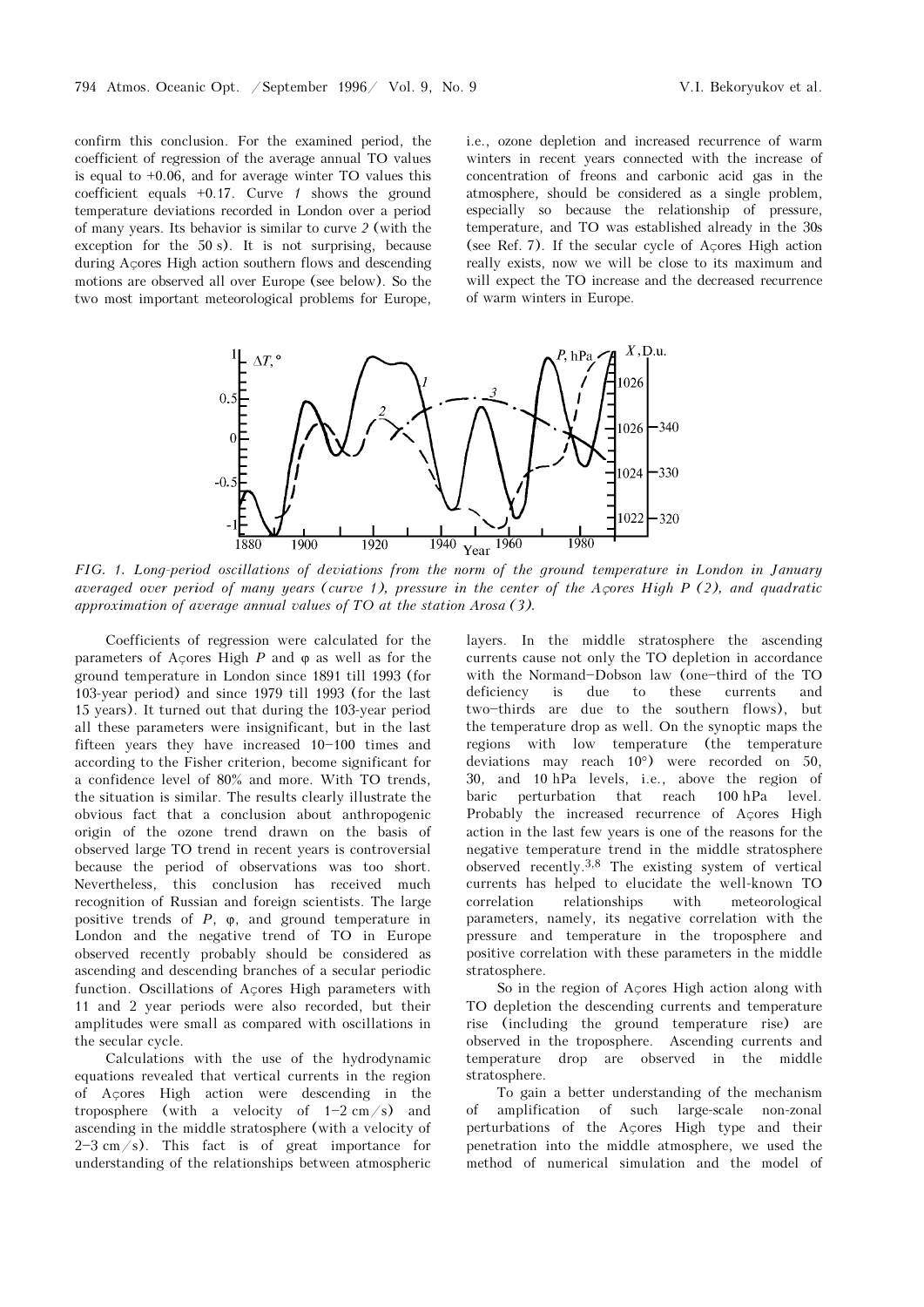planetary waves. In numerical experiments, we considered the effect of the lower boundary condition specified as perturbation of the geopotential and temperature on 500 hPa level on the latitudinal-longitudinal structure of the planetary wave. The calculated spectral characteristics of the planetary wave operator allow us to conclude that maximum amplification of non-zonal perturbation associated with Açores High action is observed when the latitudinal structure of a source at the lower boundary is close to that of the first eigenfunction of the planetary wave operator. Such a situation occurs in the  $40^{\circ}-50^{\circ}N$ latitude belt when longitudinal temperature contrasts increase on the lower boundary, i.e., in the latitudes toward which the Açores High travels during periods of its action.

From the above it follows that the main reason for the ozone depletion in Europe in recent years is the increased recurrence of the Açores High action.

By now the results have been obtained concerning the evolution of another climate-forming action center  $\overline{\phantom{a}}$ the Siberian High. In Figs. 2 and 3, the examples are shown that illustrate the relationship of TO with the baric situation that arose after spreading of perturbation due to the Siberian High into the troposphere and lower stratosphere in winter and spring of 1995 when the extremely low TO was observed in Siberia. The solid curves in these figures show TO isopleths recorded with the M-124 device. The dashed lines in Fig. 2 show the geopotential on a level of 300 hPa and in Fig.  $3 -$  on a level of 500 hPa. The last level is taken because since 1995 the Russian Committee on Hydrometeorology ceased to produce maps of average monthly geopotential on levels of 300 and 200 hPa. But the structure of geopotential on these levels is practically identical. The data shown in Fig. 2 were recorded on February 2, 1995. Average monthly fields of TO and geopotential recorded in April of the same year are shown in Fig. 3. The similarity between the fields is obvious; moreover, the behavior of TO fields is the same as in the presence of the baric ridge due to Açores High action. However, there are some differences in the behavior of the Siberian and Açores Highs. Thus, the Siberian High travels along the latitude and the Açores High  $-$  along the longitude.

On the maps of average monthly baric topography the ridge in the troposphere and lower stratosphere induced by the Siberian High occurs more rarely than that induced by Açores High. Spreading of the perturbation due to the Açores High is more frequently observed in January and due to the Siberian High  $-$  in April. By the way, the baric ridge shown in Fig. 3 is most clearly seen.

Furthermore, in all maps of baric topography the ridge in the troposphere and lower stratosphere due to the Siberian High is situated to the west of 70°E, although the longitude of its center averaged over many years is at 100°E in winter, 95°E in March, 85°E in April, and 71°E in May. The 105-year changes of pressure in the center of the Siberian High are shown in Fig. 4 by the solid curve. The longitude of its center for January is also shown by the dashed curve in this figure with filtered-out short-period (up to 15 years) oscillations. Sharp pressure rise and rapid travel of the Siberian High center to the east are observed recently. We can only suppose that due to these effects the probability is increased of baric field perturbation penetration into the troposphere and lower stratosphere, i.e., in this region TO decreases. At the same time, the latitudinal trend of the Siberian High center is practically absent.

The main conclusion that can be drawn is the following. In recent years, we have observed sharp change of circulation. Obviously, this change is global in character. It encompasses the troposphere and therefore the stratosphere. So, not denying the possibility of anthropogenic influence on the ozone depletion observed recently, we should emphasize that without careful study of the effect of circulation change on the ozone field variations the conclusion about the decisive role of the anthropogenic influence on the TO depletion seems to be premature. The more so that according to the Montreal protocol this conclusion leads to such expensive projects as reorganization of industry.



FIG. 2. TO fields (solid curves) and geopotential on 300 hPa level (dashed curves) in Siberia on February 2, 1995.